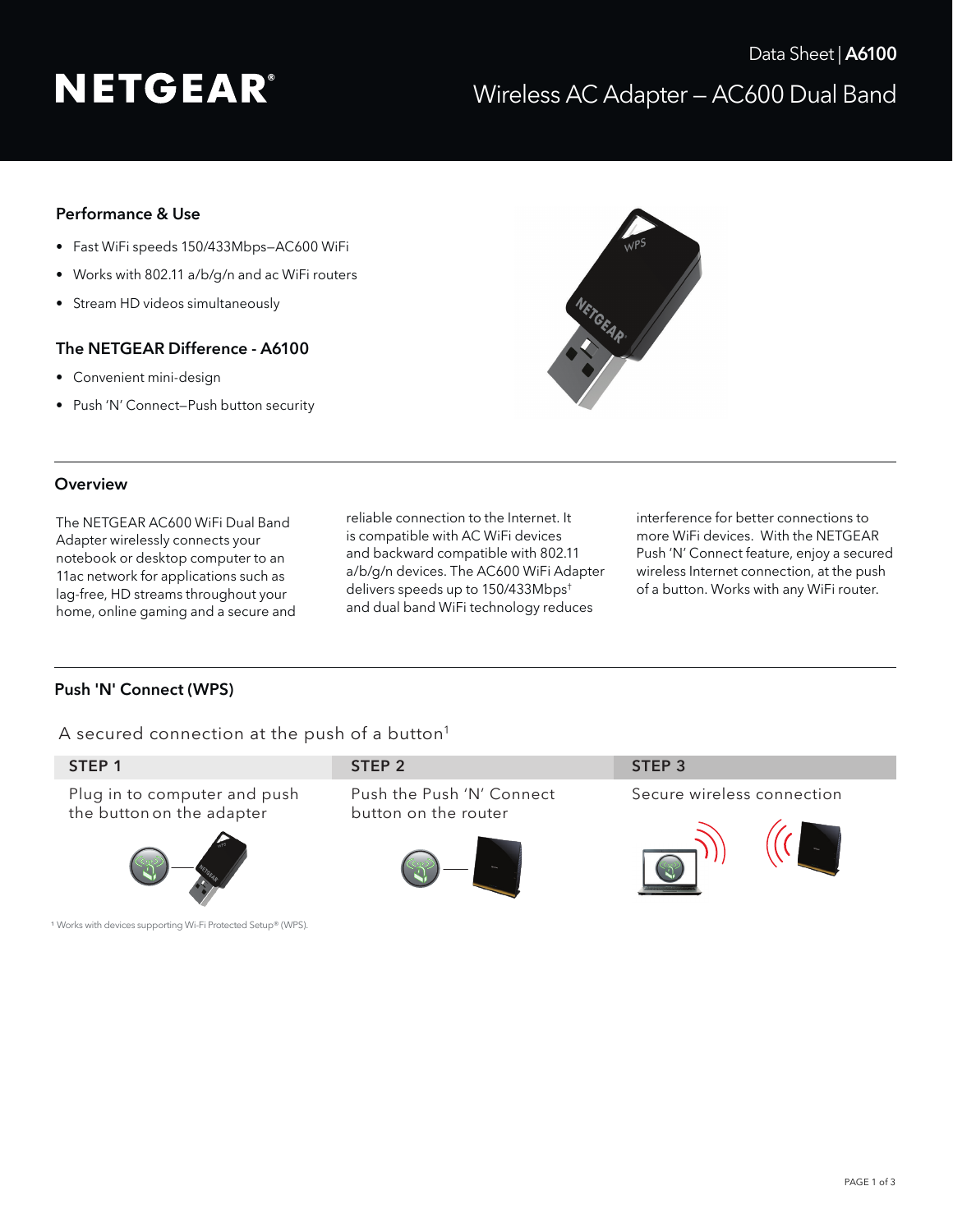# **NETGEAR®**

## Speed

Extreme download speeds of up to 150/433Mbps† . 11ac WiFi with dual band technology provides whole home coverage and everything you need for a fast connected home.



**M** FAST WIFI SPEEDS-150/433Mbps<sup>†</sup> speeds

## WiFi Range

The AC600 WiFi Adapter boosts WiFi connectivity<br>medium-sized home throughout your small or medium-sized home for all your Internet-enabled devices.



EXTENDED RANGE–Wireless coverage throughout your small or

### Reliable Connections

Stay connected—with your devices, your media, and your friends. Dual band WiFi provides two separate WiFi networks—2.4GHz for legacy devices and 5GHz which is less interference-prone for media streaming.

- 
- () (e) DUAL BAND–Reduces interference for better connections to more WiFi devices

### Ease Of Use

Use Push 'N' Connect to add devices to your home network with a push of a button.



COMPATIBLE–Works with 802.11 a/b/g/n and ac WiFi routers



**PUSH 'N' CONNECT–Easy push button WiFi connections (WPS)** 

### Applications

With the AC600 WiFi Adapter, connect a laptop computer to an 11AC home network for applications such as lag-free HD streaming, online gaming, reliable connection to the Internet, and a secure wireless connection.



Ideal uses

Emailing, chatting, surfing, music and video streaming



Optimized for smooth HD streaming & online gaming



 $HD \parallel$  Enjoy high-quality HD streaming